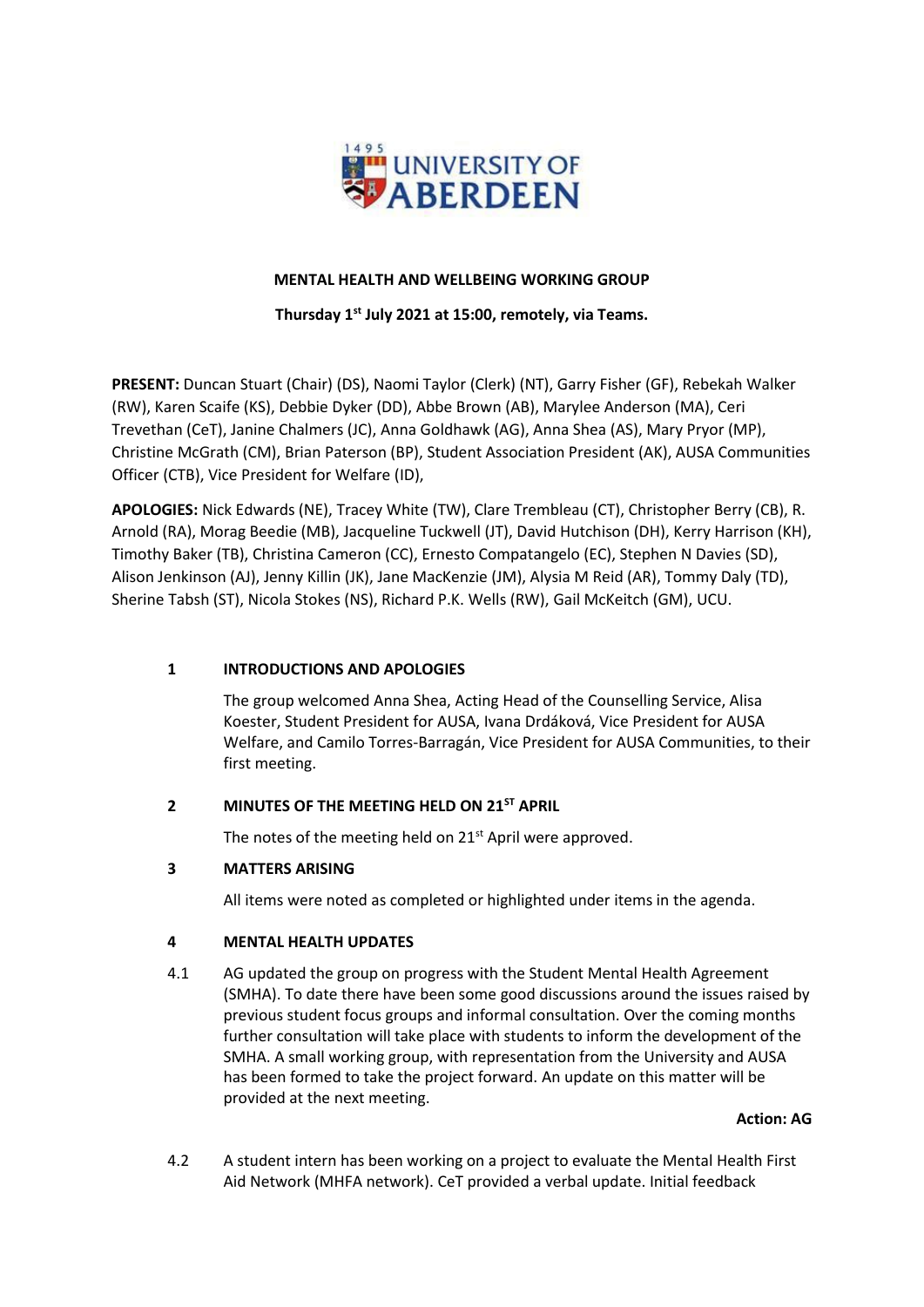gathered from the MHFA network indicates a large percentage of the network were female with a varied age range and from schools and departments across the university. MHFAs see their role primarily as a signposting role and for raising awareness of mental health. The main issues highlighted from the evaluation relate to workload and burnout closely followed by anxiety, depression and mood change.

4.3 Focus groups will be created for further discussion, and a full summary will be available to the group.

# **Action: CeT/GF**

- 4.4 RW provided an update on the MHFA Network. A cheat sheet is under development to support the MHFAs when dealing with staff or student interactions.
- 4.5 An updated list of MHFAs and their department or school can be found on staffnet. Work is ongoing to make the list more accessible e.g. with a search function.
- 4.6 Further work is ongoing to identify areas where more MHFAs are needed to provide adequate representation throughout the university.
- 4.7 The group discussed raising the profile of the MHFA role to encourage more male members of staff to become first aiders.

### **5 TRAINING**

5.1 GF discussed the plans to take forward proposals for training for stress, including work and personal related stress. He noted the extensive amount of work required to take this forward, and he will be working closely with CT on this item. An update will be provided on this matter at the next meeting.

#### **Action: GF/CT**

- 5.2 BT highlighted the need for training for all staff and not solely line managers and that the training should be specific to support their roles at the university.
- 5.3 RW told the group she is currently developing a series of videos to raise awareness of the various support services available to staff and how they offer support.

### **6 POLICY AND STRATEGY DEVELOPMENT**

- 6.1 The group received the policy and strategy paper. KS provided a brief update to the group, noting the stress policy received by the group is an updated version of the original stress policy.
- 6.2 The mental health policy has gone through various approvals, with changes made to align it more closely to the strategy. Staff and student consultations have taken place, and the paper is now going through the committee approval process.
- 6.3 KS welcomes all comments on the policy and strategy to be sent to her by close of play July 7<sup>th</sup>.

**Action: All**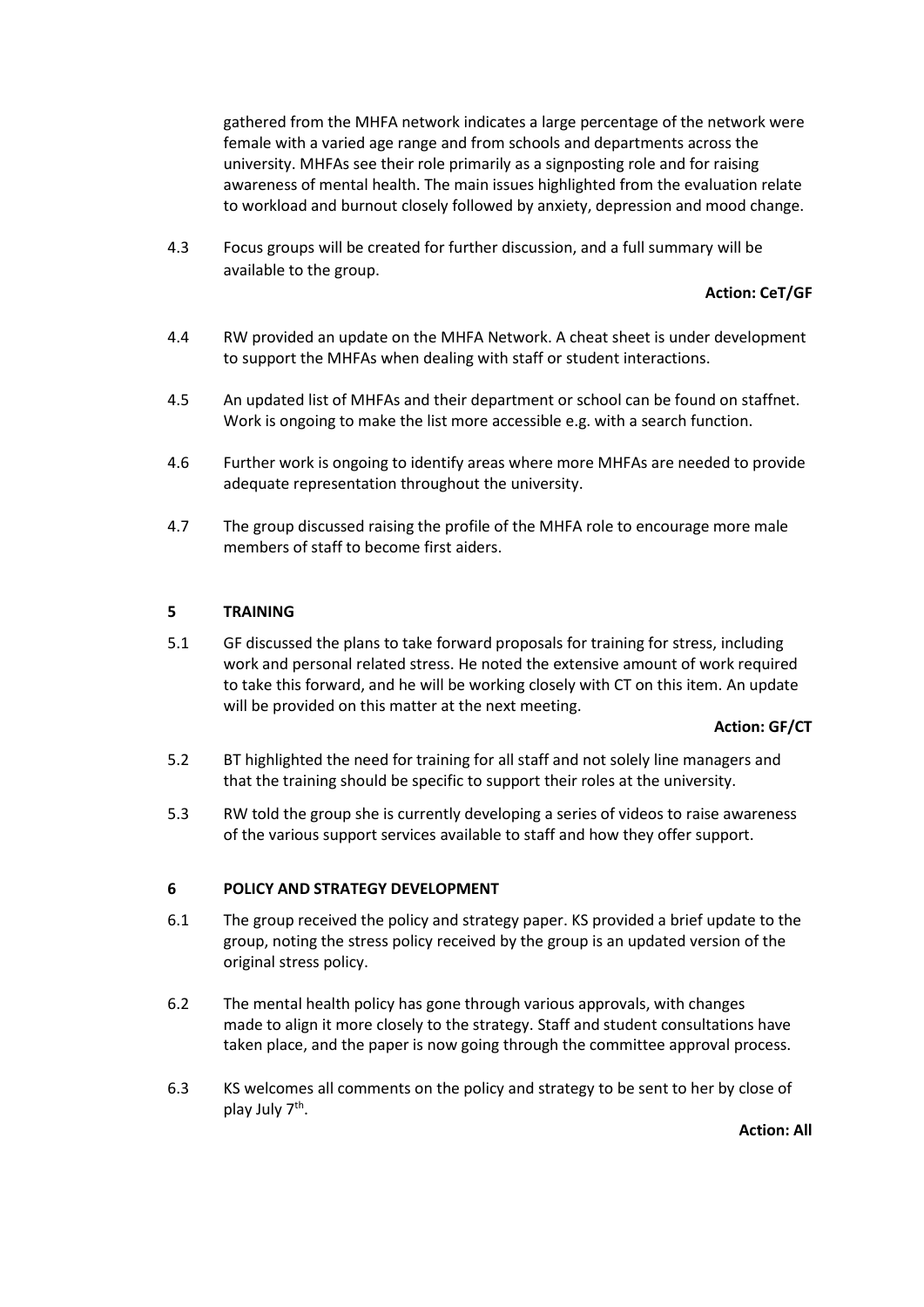6.4 An action plan will be developed following the launch of the strategy to highlight key priorities. An update will be provided on this matter at the next meeting.

# **Action: KS/GF/RW**

# **7 WELLBEING UPDATES**

- 7.1 The group received an overview of activity for April to July, including engagement and feedback. It was noted that a number of updates have been carried out to make the student wellbeing web pages more accessible to students.
- 7.2 RW highlighted the positive aspects of meeting face to face on wellbeing and mood following feedback from the staff walking meeting campaign.
- 7.3 The Men's Health Week campaign received high engagement from staff and students who submitted content for the mental health video.
- 7.4 Engagement through May was significantly lower than recent months following feedback from other universities this wasn't unusual for that time of year.
- 7.5 It was highlighted that students and staff engage more with personal experiences shared by other members of the university community. Topics relating to mental health, sleep and study tips and resources continue to see the highest engagement throughout all communication channels.

# **8 ANNUAL LEAVE**

- 8.1 DS opened the discussion on annual leave, highlighting the concerns that some staff may feel unable to take their full annual leave entitlement due to workload pressures.
- 8.2 MP shared her concerns with the group for staff who are struggling to take their annual leave due to the increased demand for support for students.
- 8.3 It was highlighted that staff should be encouraged to take their annual leave and that this year has been exceptionally challenging with many staff experiencing an increase in workload due to the ongoing pandemic.
- 8.4 Discussion took place on the limit of carrying over annual leave, noting the concerns if staff continued to extend annual leave it could lead to burnout and stress.
- 8.5 It was noted that staff with specialist skills can find it challenging to arrange cover for their role while on annual leave and often interrupt their leave for work commitments.
- 8.6 It was agreed that more encouragement and support is needed for staff feel able to use their annual and this matter will be raised with SMT for further discussion.

**Action: DD**

### **9 HOME WORKING/RETURNING TO WORK**

- 9.1 DS opened the discussion for home working and returning to work.
- 9.2 There were no comments from the group on this matter.